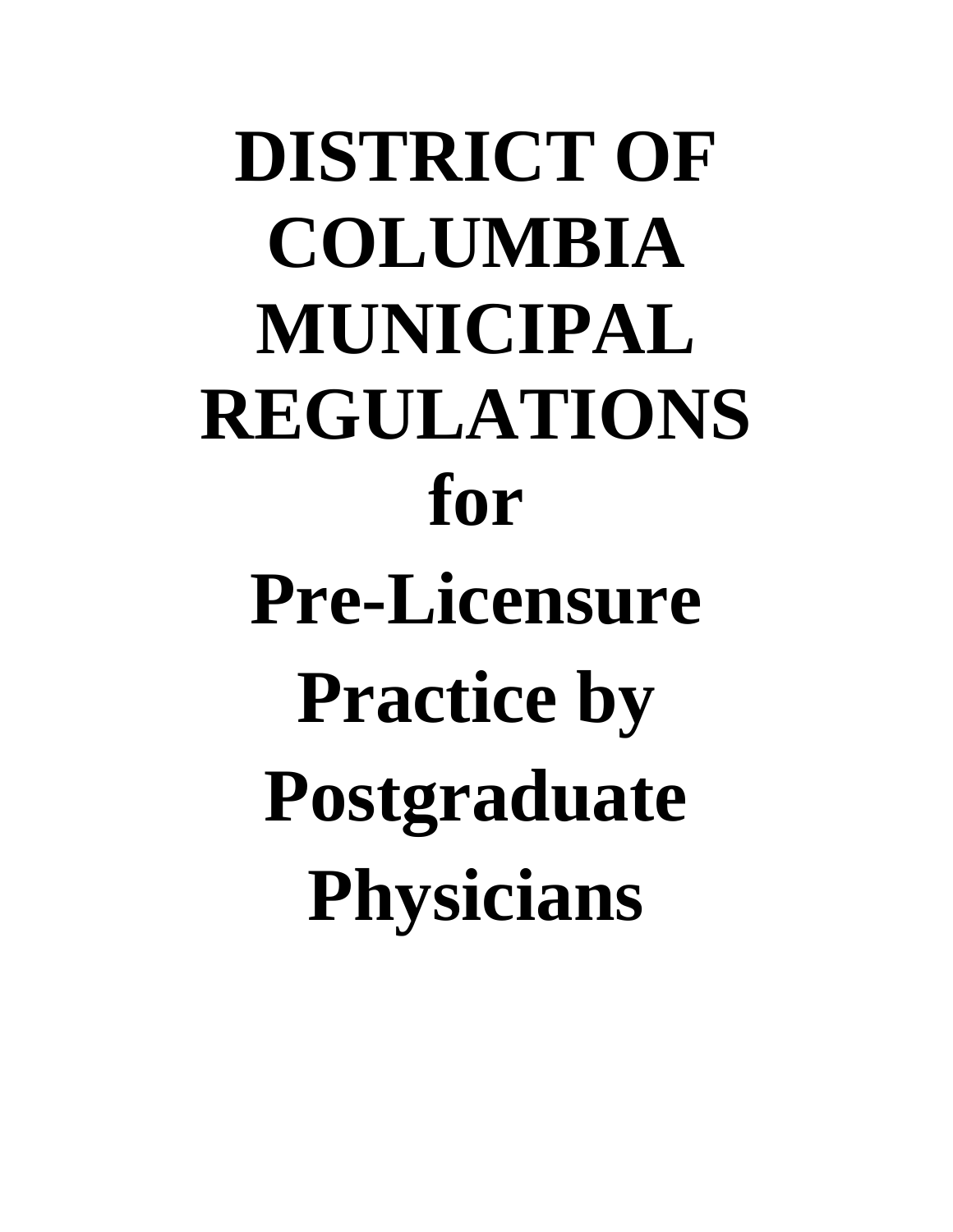## **4611 PRE-LICENSURE PRACTICE BY POSTGRADUATE PHYSICIANS**

4611.1 For purposes of this section, the following terms have the meanings indicated:

## **"Postgraduate physician"** means:

- (a) A person who: (1) holds a degree in medicine or osteopathy; and (2) is enrolled in a postgraduate clinical training residency program prior to licensure in any jurisdiction in the U.S.; or
- (b) A person who: (1) has completed a residency program in a postgraduate clinical training program; (2) is enrolled in a postgraduate clinical training fellowship program; and (3) is licensed in any jurisdiction in the U.S..

**"Medical training license"** means a limited medical license issued only to a postgraduate physician.

**"Medical training registration"** means documentation and assignment of a registration number to a registrant, as defined in this chapter, only for the purpose of participating in a rotation within a postgraduate clinical training residency program.

**"Medical training licensee"** means a person who holds a valid medical training license issued by the Board.

**"Medical training registrant"** means a person who is enrolled in a postgraduate clinical training residency program in the District, participating in a rotation within that program for no more than 90 days.

- 4611.2 Medical training licenses shall be classified as follows:
	- (a) Type I(A), who are qualifying applicants that are U.S. or Canadian medical school-trained postgraduate physicians;
	- (b) Type I(B), who are qualifying applicants that are foreign medical schooltrained postgraduate physicians enrolled in a postgraduate clinical training residency program; or
	- (c) Type II, who are qualifying applicants that are foreign trained medical physicians participating in an Accreditation Council for Graduate Medical Education (ACGME), American Osteopathic Association (AOA), or Board approved postgraduate clinical training fellowship program.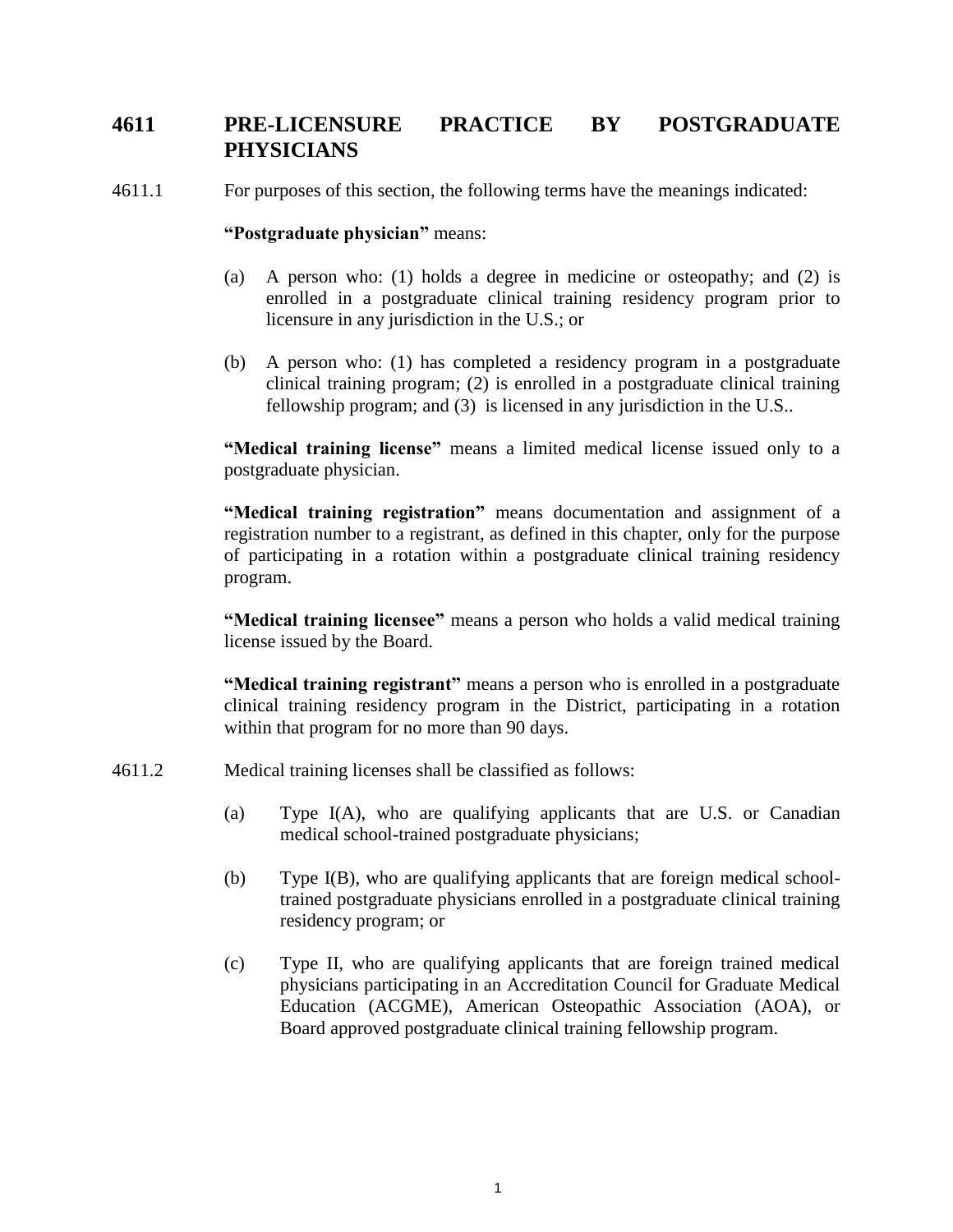- 4611.3 Unless the postgraduate physician qualifies for, and receives, a medical training license or medical training registration to practice medicine in the District, a postgraduate physician may not practice medicine in a clinical training program.
- 4611.4 A postgraduate physician shall do the following:
	- (a) Be enrolled with one or more institutions sponsoring the clinical training program(s) describing the terms and conditions of the postgraduate physician's employment, or participation in the program, which shall be kept on file at the sponsoring institution;
	- (b) Submit, not later than 90 days prior to the commencement of the postgraduate physician's participation in a clinical training program in the District, the documentation required for a new medical training license application. A postgraduate physician may submit a late application for a new medical training license less than 90 days prior to the commencement of the clinical training program only after paying a late application fee;
	- (c) Submit, prior to the commencement of each training year, the documentation required for a medical training license renewal application for review no earlier than March 1st but not later than May 31st of the training year;
	- (d) Inform, and permit the training program to notify, the Board in writing when the postgraduate physician leaves a clinical training program before the scheduled ending date of the program, specifying the reason for leaving as academic or nonacademic reasons;
	- (e) Grant the Board access to, and permit the training program to disclose, all postgraduate education records, to the extent the disclosure does not violate any District or federal laws;
	- (f) Be supervised by a licensed physician who is:  $(1)$  a member of the medical staff of the medical institution or medical facility through which the clinical training program takes place; and (2) approved by the clinical training program to be a supervising physician;
	- (g) If it is the postgraduate physician's intention to continue to practice medicine in the District, obtain a license to practice medicine in the District within five (5) years of having graduated from a United States or Canadian medical school or upon the completion of a postgraduate clinical training residency program, whichever comes first, unless the postgraduate physician is enrolled in a seven (7) year postgraduate clinical training program in surgery, in which case the postgraduate physician shall obtain a license to practice medicine in the District within seven (7) years of having graduated from a United States or Canadian medical school or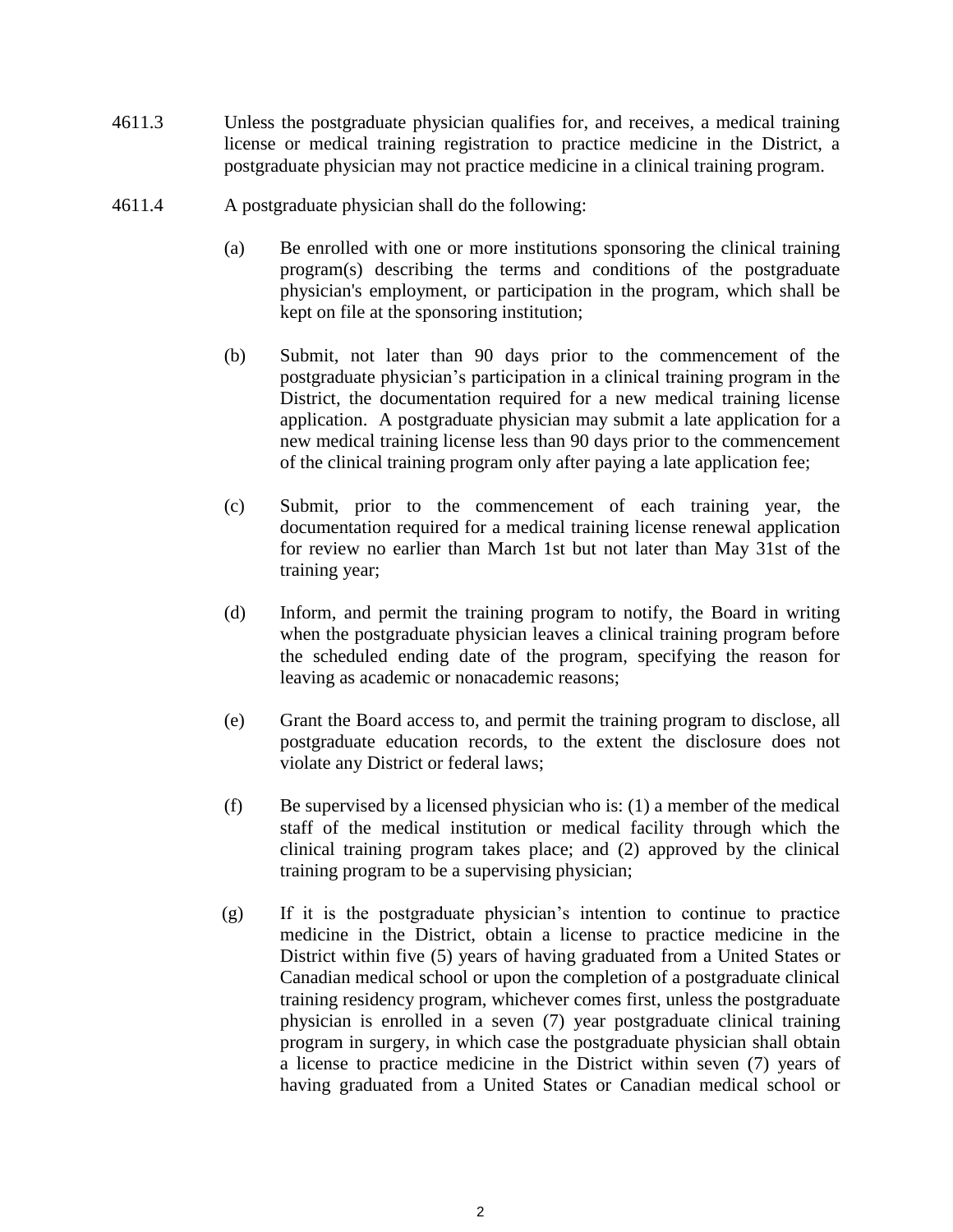upon the completion of a postgraduate clinical training residency program, whichever comes first;

- (h) Identify himself or herself as such at all times when practicing medicine;
- (i) Comply with the standards of conduct for a licensed physician set forth in this chapter and the Act;
- (j) Practice medicine for no more than the maximum number of hours permitted by the ACGME; and
- (k) Practice medicine only in a clinical training program where the postgraduate physician is enrolled.
- 4611.5 Unless waived by the Board, a postgraduate physician applying for a medical training license or registration shall submit, as appropriate, or cause to be submitted, to the Board for consideration the following:
	- (a) A completed application form, with a signed statement attesting to the truth and accuracy of its contents;
	- (b) A photograph taken not more than three (3) months prior to submission, whose dimensions are at least two inches  $(2 \text{ in.})$  by two inches  $(2 \text{ in.})$ , which shall be affixed to the application;
	- (c) The Graduate Medical Education (GME) program director's attestation that the postgraduate physician has graduated from an accredited U.S. or foreign medical school;
	- (d) If a graduate of a medical school outside the U.S. or Canada, the original of a currently valid Educational Commission for Foreign Medical Graduates (ECFMG) certification;
	- (e) If applicable, documentation verifying name change;
	- (f) The results of a criminal background check, completed pursuant to D.C. Official Code § 3-1205.22 (2001) and Chapter 85 of this title;
	- (g) Payment of the license fee plus the cost of the criminal background check;
	- (h) The GME program director's attestation verifying the applicant's acceptance into the program and the commencement date of the program;
	- (i) The GME program director's attestation that the applicant for a Type I medical training license has taken and received a passing score on (1) the United States Medical Licensing Examination (USMLE) Step 1 and both parts of Step 2; or (2) the Comprehensive Osteopathic Medical Licensure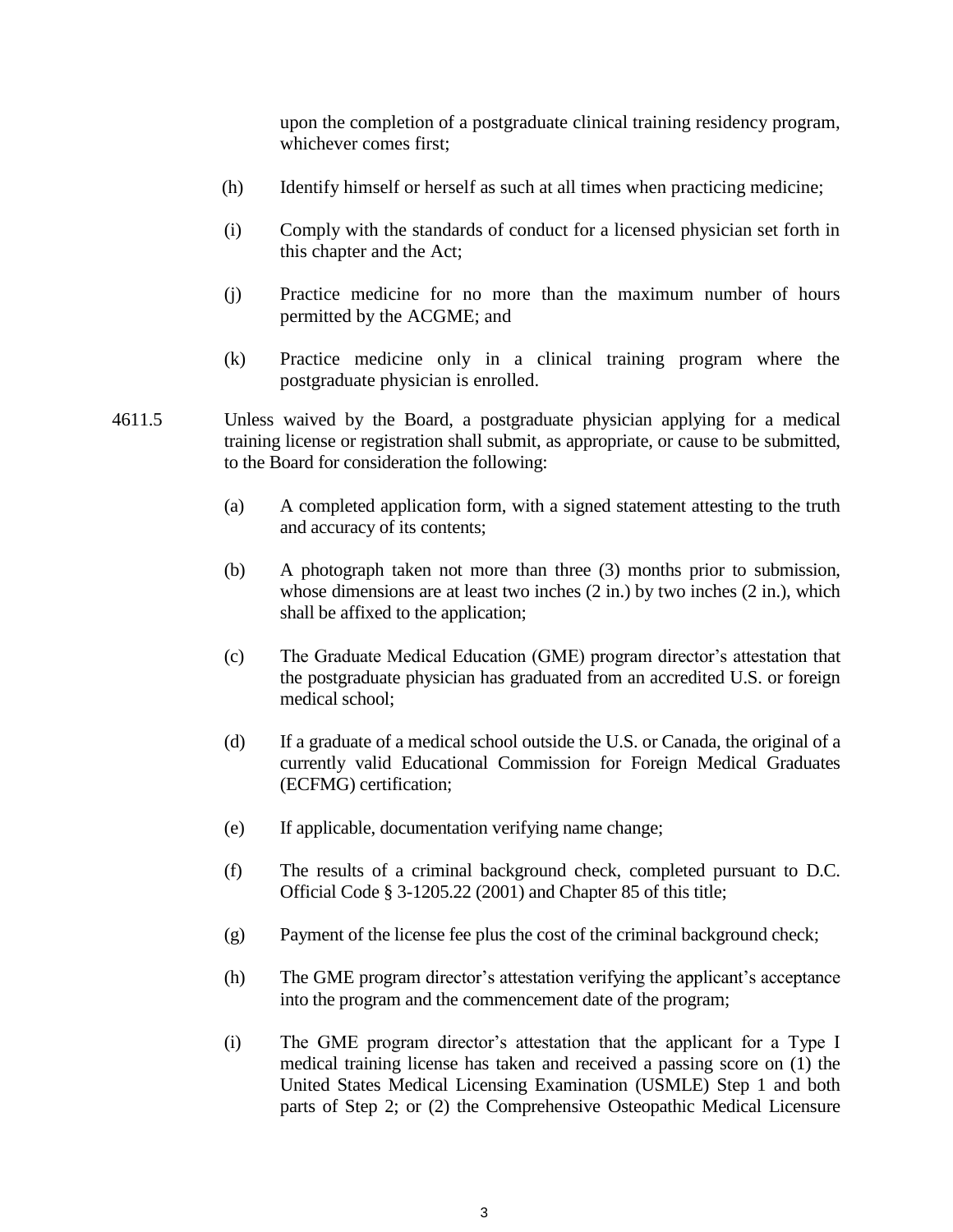Examination (COMLEX) Levels 1 and 2;

- (j) The GME program director's attestation that the applicant for a Type II medical training license has taken and received a passing score on (1) the United States Medical Licensing Exam (USMLE) Step 1, both parts of Step 2, and Step 3; or (2) the Comprehensive Osteopathic Medical Licensure Examination (COMLEX) Levels 1 and 2;
- (k) The GME program director's attestation of the accuracy and veracity of his or her attestations described in § 4611.5. The attestation shall be received by the Board no later than May 31st of each year; and
- (l) If requested, any additional information the Board considers necessary to properly evaluate the applicant's competence and character.
- 4611.6 Each GME program director shall submit to the Board by March 31st of each year a complete list of ACGME, AOA, and Board approved programs within their training institution including the names, specialty training, and participation year of all participants. The list of ACGME, AOA, and Board approved programs within the training institution, including the names, specialty training, and participation year of all participants may be amended until April 30th of that year.
- 4611.7 The Board, in its discretion, may waive any requirement for obtaining a medical training license or registration upon good cause.
- 4611.8 A medical training license shall be issued for a period not to exceed one (1) year.
- 4611.9 A postgraduate physician, as defined in paragraph 4611.1(a), may practice pursuant to this section for a maximum of five (5) years in a postgraduate clinical training program if the postgraduate physician has a valid agreement with the medical institution sponsoring the clinical training residency program, unless the postgraduate clinical training program is a seven (7) year surgery program, in which case the postgraduate physician may practice pursuant to this section for a maximum of seven (7) years:
	- (a) Type  $I(A)$  licensees the five (5) or seven (7) year period for graduates of U.S. and Canadian medical schools shall begin with the graduation from medical school; and
	- (b) Type I(B) licensees the five (5) or seven (7) year period for graduates of foreign medical schools, other than Canadian medical schools, shall begin at the beginning of an approved U.S. postgraduate clinical training residency program.
- 4611.10 A postgraduate physician, as defined in paragraph 4611.1(b), may renew a Type II license one (1) time pursuant to this section if the postgraduate physician has a